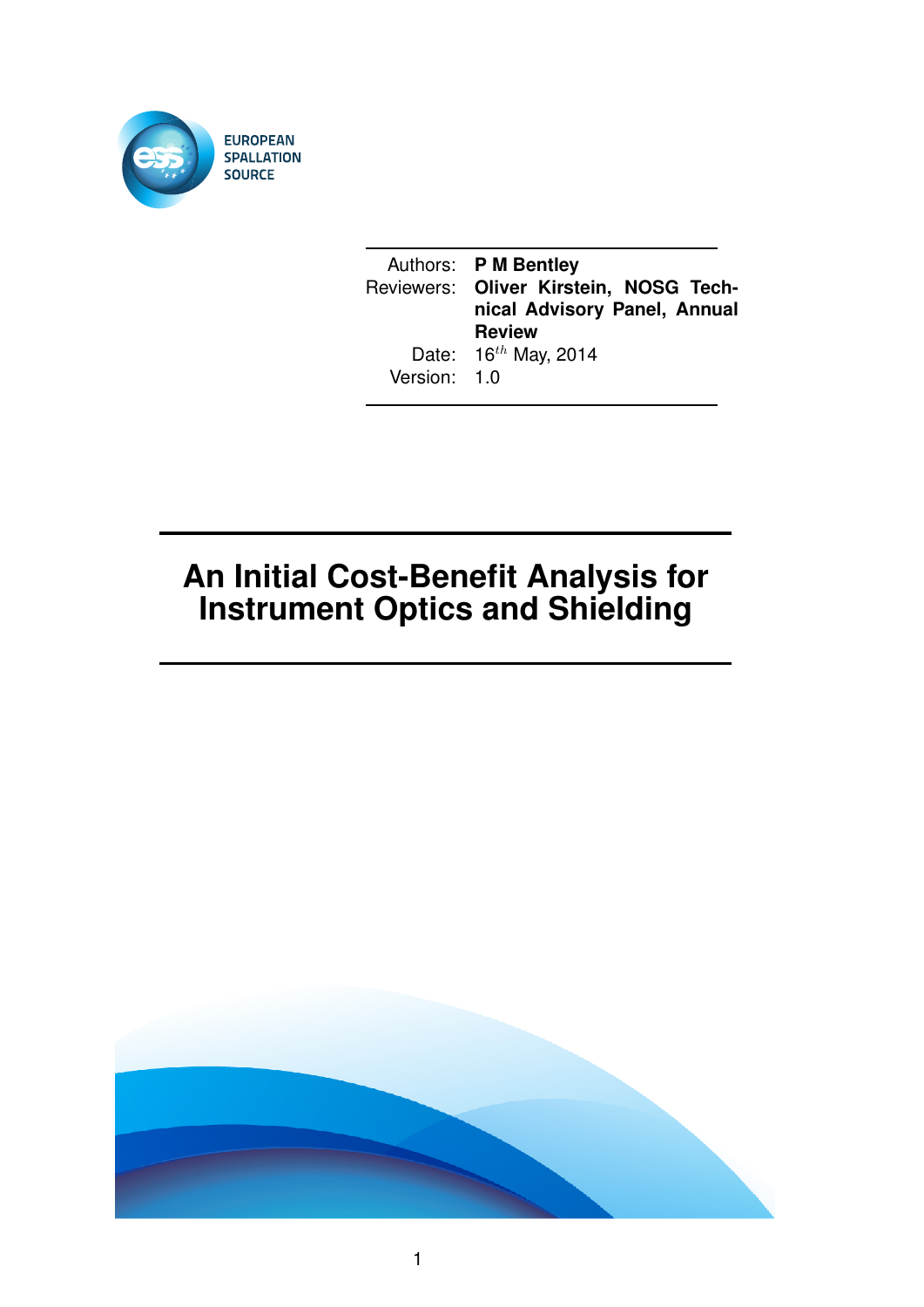#### **Executive Summary**

Following from the first Annual Review, Q3 2013, it was apparent that a cost optimisation of the instrument suite was timely, which trades performance, optical and shielding costs. The purpose of this initial study is to identify potential savings across the suite by applying strategic optimisation of cost:benefit ratios rather than a tactical, case-by-case optimisation weighted more strongly on performance.

A maximum initial potential saving is identified in the vicinity of 28 M Euro, with negligible costs on instrument performance and bandwidth, by trading minimum  $\lambda$  against optical costs and shielding costs. These cost savings are commensurate with a detailed cost:benefit analysis performed at JPARC, and eventually realised on the JPARC instrument suite [\[2\]](#page-14-0).

To achieve these savings, it will be necessary to approach each instrument construction project individually in phase 1 and phase 2 with a strategic mindset and strong oversight on the design work.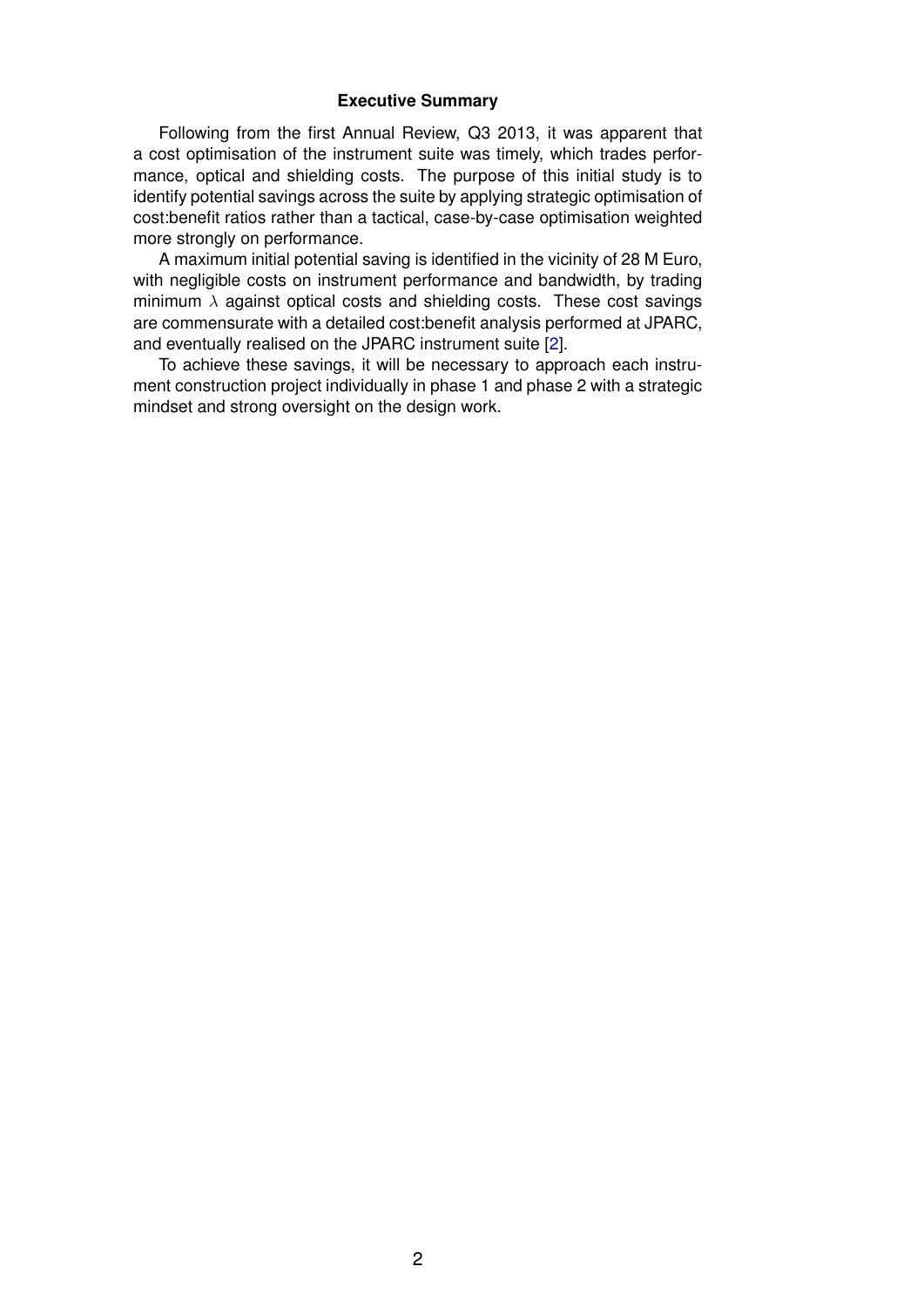## **Contents**

| <b>Introduction</b>                                                                                                                                                                                                                                                                                                                                                                                                    | 4                                                 |
|------------------------------------------------------------------------------------------------------------------------------------------------------------------------------------------------------------------------------------------------------------------------------------------------------------------------------------------------------------------------------------------------------------------------|---------------------------------------------------|
| <b>Cost Breakdown</b><br>2.1<br>$2.2^{\circ}$<br>2.3<br>2.3.1<br>2.3.2<br>Benders for 150 metre Guides and 1Å Beams<br>2.3.3<br>Benders for 150 metre Guides and 2Å Beams<br>2.3.4<br>Benders for 60 metre Guides and 1Å Beams Theory is a control of the Benders bender the Benders Benders<br>2.3.5<br>Benders for 60 metre Guides and 4Å Beams entitled as a set of the Benders bender the Benders Benders<br>2.3.6 | 6<br>6<br>6<br>6<br>6<br>8<br>8<br>11<br>11<br>11 |
| <b>Suite Cost Totals</b>                                                                                                                                                                                                                                                                                                                                                                                               | 13                                                |
| <b>Conclusions</b>                                                                                                                                                                                                                                                                                                                                                                                                     | 13                                                |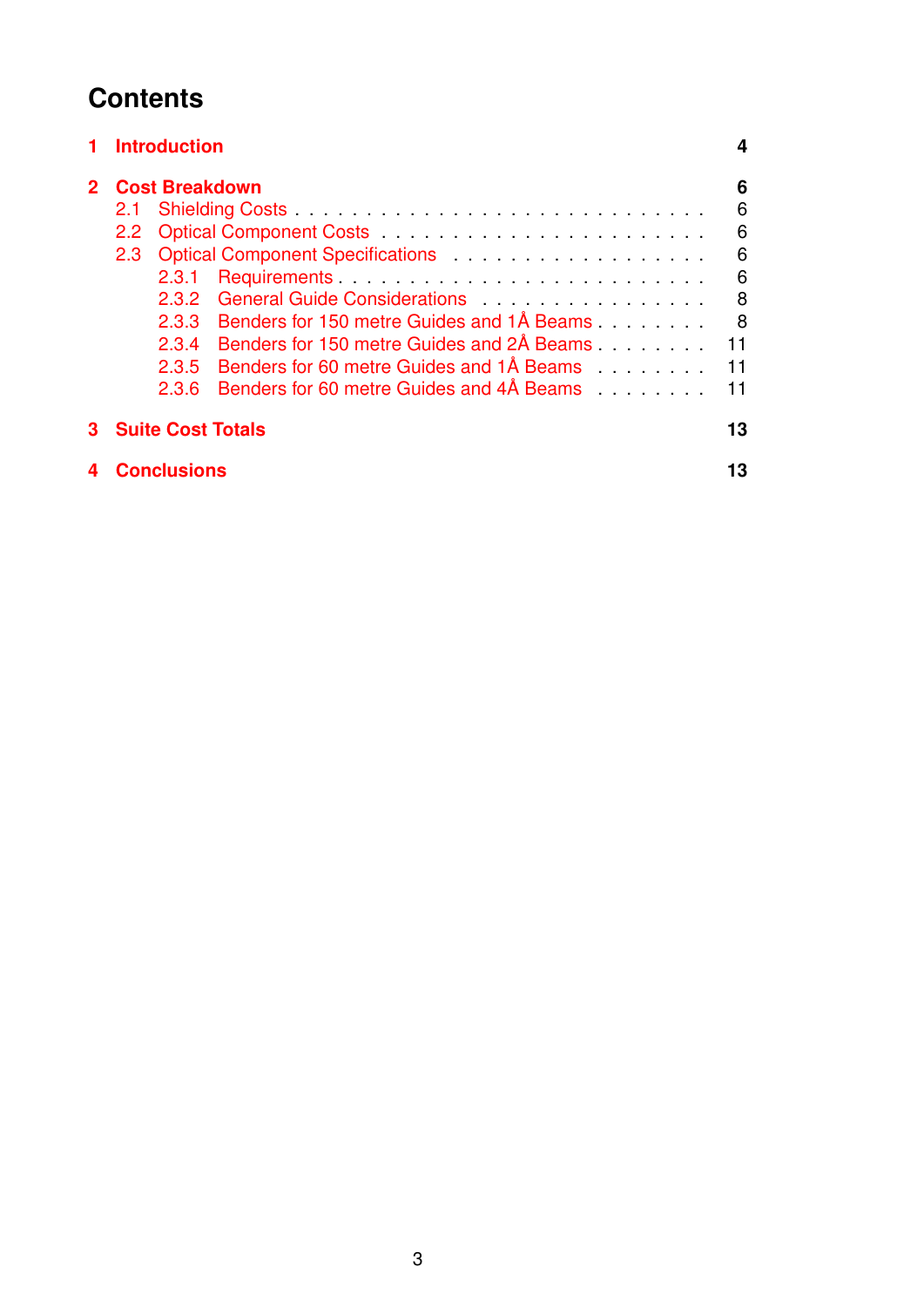## <span id="page-3-0"></span>**1 Introduction**

During 2012, Uwe Filges from PSI, Switzerland was hired as a nuclear engineer consultant to perform an initial study of possible shielding specifications for the ESS and a performance evaluation of " $T0$ " or " $t$ -zero" choppers: these are heavy choppers that attenuate the high-energy particles during proton illumination of the spallation target. The cost of these T0 choppers was estimated roughly and somewhat optimistically by the ESS Chopper group, assuming some economy of scale by manufacturing multiple units and minimising development costs.

Also requested was a rough cost estimate for an enhanced concrete instrument cave for straight beamlines, based on the PSI instrument "BOA", increased in thickness to 2 metres, and accomodating  $5 \times 5 \times 5$  m<sup>3</sup> of instrument space. These specifications were for a generic instrument, based partly on calculations and partly on measurements at PSI and SNS on fast neutron transmission and prompt pulse backgrounds in 2013.

A market survey was performed later in 2012 that provided costs for various neutron guide units across a range of specifications and radiation resistance. In 2014, this was enhanced by the provision of cost functions from two vendors, that allowed the Neutron Optics and Shielding group to scan the potential cost of a large area of parameter space for guide benders of different types,  $m$ -values, curvatures and sizes. These cost functions are provided commercial in confidence, under trust to P Bentley not to disseminate them.

In 2013, during the study of high energy neutron backgrounds at PSI, Switzerland and SNS, USA, it became apparent that the best instrument cave for a curved beamline would be quite similar to the LET and OFFSPEC instruments on TS2 at ISIS, in the UK. These are hollow steel cans filled with borated paraffin wax.

Also in 2013, an engineering study was performed on different shutter options for beamline regions with direct line of sight to the source. Part of this study involved a conceptual design and cost study for a heavy shutter outside the target monolith. The decision was made that the ESS would not have heavy shutters inside the target monolith, so these heavy external shutters are seen as necessities for straight neutron beams. Without them, it will not be possible for a human access to the sample area during neutron production.

Initial estimates were made for *thermal* beamlines at ESS, i.e. the parts that are out of line of sight of the source. The worst-case scenario was used, that a chopper or vacuum system is broken and blocking the beam completely with carbon steel. An approximate thickness of 60 cm of regular concrete was found via GEANT4 calculations to attenuate the radiation sufficiently to safe levels (1.5  $\mu$ Sv/h total simulated dose rate). 60 cm of concrete is slightly thicker than other lower power facilities but not excessive. For example, on TS2 at ISIS, 35 cm of concrete shielding is sufficient, although in that case a heavy shutter can be closed if there is a safety hazard on a beamline. It may be possible to further reduce the ESS beamline shielding thickness for thermal beams by relaxing this design principle.

For line-of-sight shielding, and indeed the transition from line-of-sight to out of line-of-sight, we use the BASIS beamline at the SNS as an example concept. This is upgraded from 1.5 metres of concrete to 2 metres of concrete for ESS. This number will be refined during 2014-2015, and some tapering is possible if our continued research at PSI, SNS and ISIS would support this.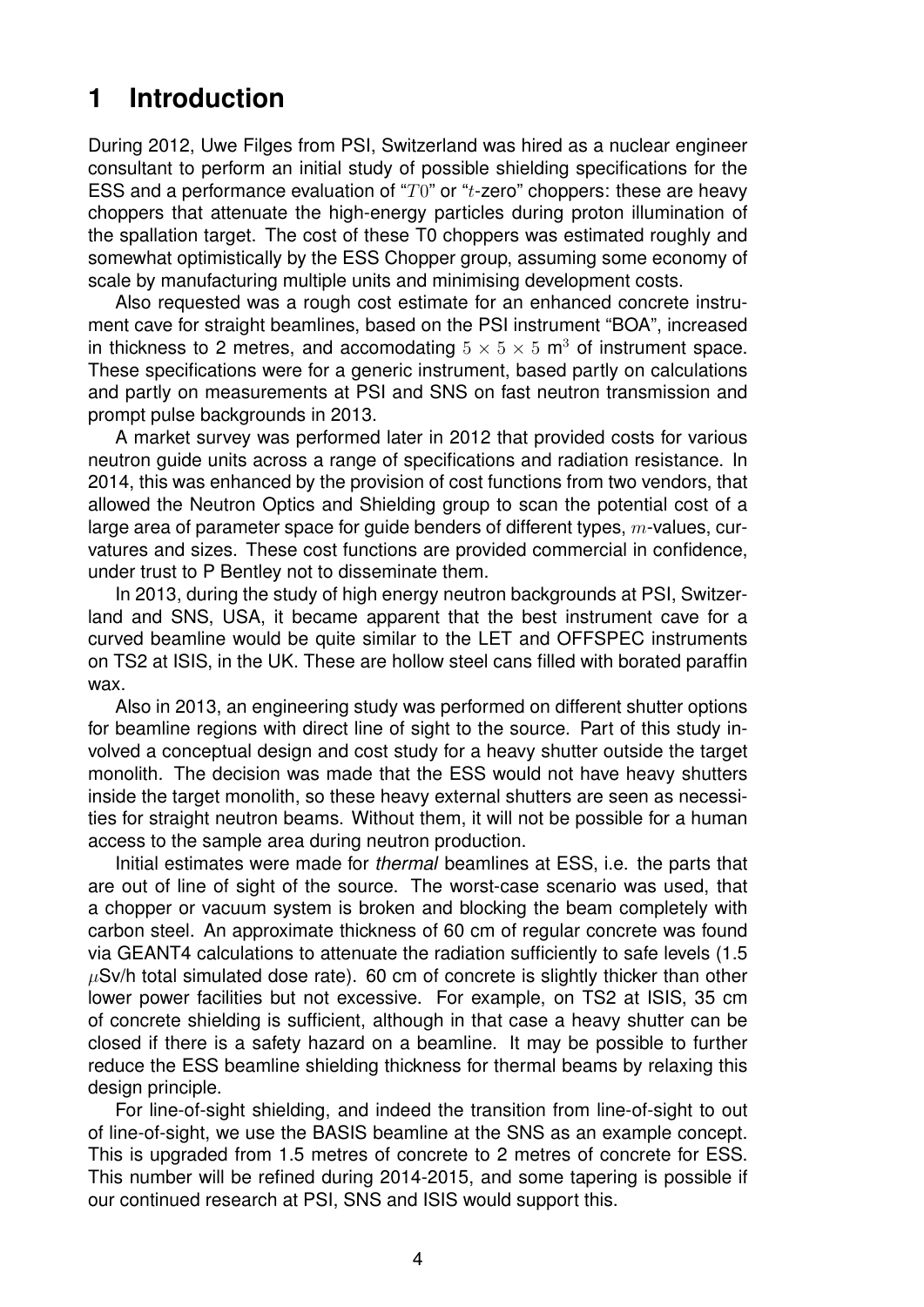In all beamlines, it is anticipated to use at least three laminate collimation blocks within the shielding bunker and/or curved sections, to reduce the streaming of fast neutrons into the guide system downstream. These may be conceptually similar to the collimator on the CHIPIR beamline at ISIS, but for the purposes of this study it can be assumed to be  $1m<sup>3</sup>$  of copper or brass with a small channel cut through the centre, which would offer excellent performance in any case.

The cost of concrete comes from ESS Conventional Facilities, and is the price for reinforced concrete, cut and shaped and installed.

The cost of raw metals come from the London Metal Exchange.

An initial shopping list of components can be now assembled for a generic neutron instrument, described in section [2](#page-5-0) on page [6.](#page-5-0) This price list will of course be refined during the next few years as engineering details are developed.

Nonetheless, using this shopping list in its present state, it is possible to perform an initial estimate of costing *ranges* for the ESS suite, using a number of beamline options. The options considered are as follows:

- **Baseline** this is the instrument cost as described in the proposal, with some adjustments. The proposals have varying degrees of information on pricing of items, so the proposal scope was costed using the same items as the rest of this study, and compared with the proposal cost. If there were significant discrepancy between the NOSG estimate of the cost and the stated proposal cost, then we use the NOSG cost estimate based on the defined scope.
- **Homogenised** this replaces the neutron guide system in the proposal with a "standard" ESS beamline that we currently feel has the greatest bang-forbuck value. Elliptic quides with  $m$  3-6 are replaced with ballistic quides, with a maximum cross section of 200 mm in horizontal and vertical directions, and a typical m value of 1-1.5 for the wide sections, and  $m=3$  for the compression and expansion sections nominally. The divergence and spatial dimensions of the beam can be fully tailored to the instrument in the final 10-15 metres of guide, and the design of the compression and expansion sections is done so as to guarantee phase space homogeneity.
- **Curved** the homogenised guide concepts are used, except that in this option there are no guides that are straight with a line of sight back to the source. All beams are curved. The  $m$ -values are optimised to transport the minimum wavelength efficiently and cheaply as specified for each instrument.
- **Bender** The same guide concepts are used, except now we use benders to get out of line of sight within the beam extraction guide bunkers. This means that the shielding outside the bunker has specifications based on the Ni/Ti capture radiatoin rather than spallation source radiation, and is much cheaper. Conversely, the benders can be more expensive than a regular curved guide.

Note that in some cases (Estia) a neutron guide is not used, and so no cost adjustment was made since the Selene optics concept is already expected to be excellent in terms of a cost benefit ratio, background suppression and avoiding line of sight inside the bunker shielding.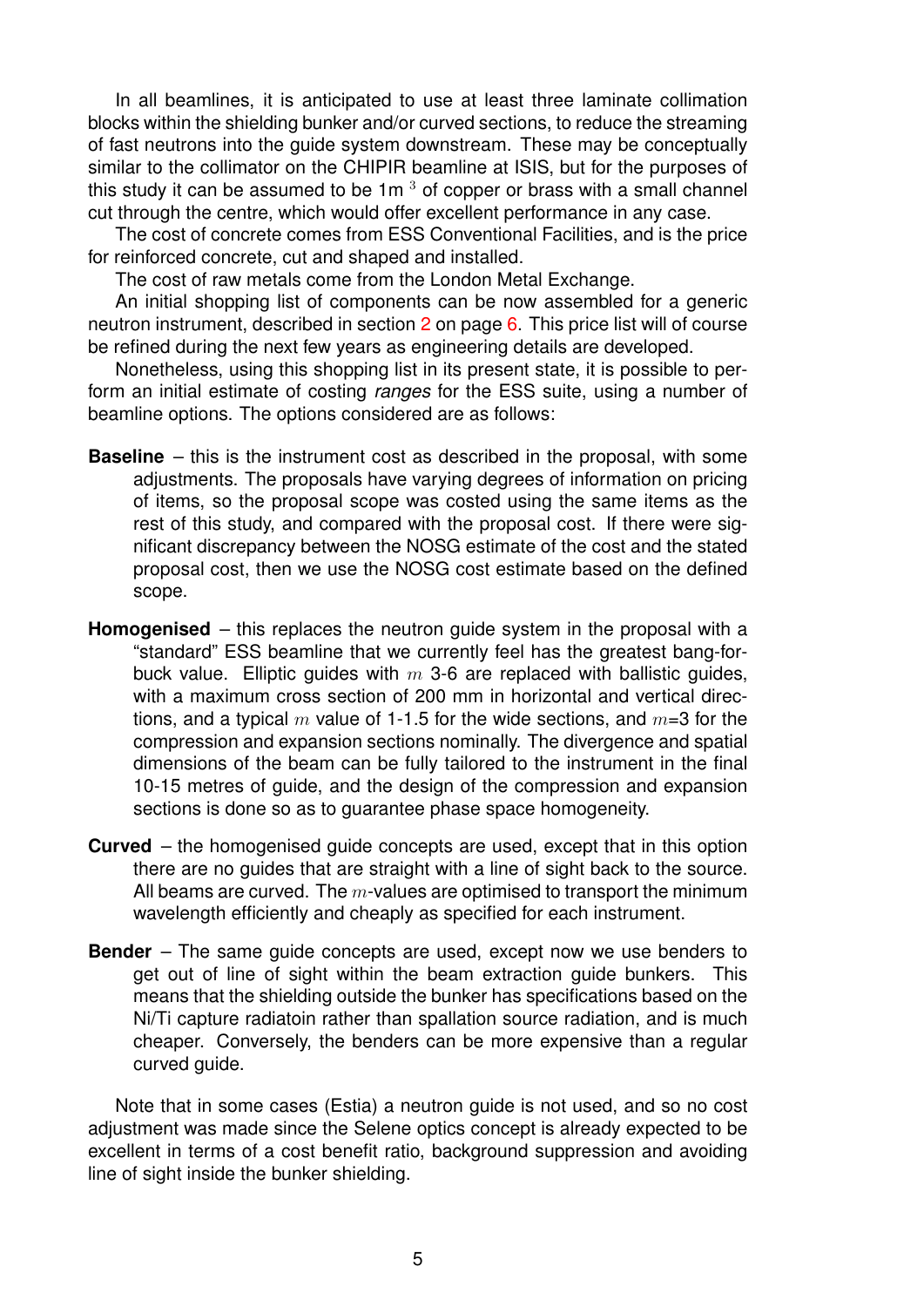## <span id="page-5-0"></span>**2 Cost Breakdown**

### <span id="page-5-1"></span>**2.1 Shielding Costs**

The cost breakdown for shielding is as follows:

- **ISIS-TS2 Wax Cave** based on LET and OFFSPEC, for thermal beams out of line of sight. Cost: 950 kGBP several years ago, rounded to 1.5 MEuro.
- **PSI Concrete Cave** based on BOA, for beams with direct line of sight: 2 MEuro.
- **Heavy beam shielding** for beam areas within line of sight: approx. 7770 Euro per metre.
- **Light beam shielding** for thermal beams out of line of sight: approx. 2600 Euro per metre.
- **Laminate collimation blocks** initially costed as 100% copper: 47 kEuro per unit, 3 units per beam.
- **T0 Chopper** : only necessary for straight beamlines with line of sight of source, 750 kEuro.
- **Heavy shutter**: only necessary for straight beamlines with line of sight of source, 750 kEuro.

### <span id="page-5-2"></span>**2.2 Optical Component Costs**

The guide and bender costs were provided commerical in confidence and are not recorded here.

## <span id="page-5-3"></span>**2.3 Optical Component Specifications**

In this section, the requirements and specifications of low cost beam components will be explored.

#### <span id="page-5-4"></span>**2.3.1 Requirements**

The minimum wavelength band of the instrument suite is shown in figure [1](#page-6-0) on page [7.](#page-6-0) Here we can see that there are three categories of instrument: those who are interested in wavelengths at and just below 1  $\AA$  and above; those interested in 2 Å neutrons and above, and those interested only in cold neutrons of 4 Å wavelength and longer.

Subdividing into long (150 m) and medium (60 m) instruments is informative. The minimum wavelength band of the long instruments is shown in figure [2](#page-6-1) on page [7.](#page-6-1) Here we see that the long instruments are split almost half: half into 2Å and  $\sim$ 1Å instruments.

For the medium-length instruments, the wavelength bands are shown in figure [3](#page-7-2) on page [8.](#page-7-2)

From this very brief survey, we can begin to construct a *minimum-cost* standard transport system to compare with the baseline. There are four curved guide systems to consider: two sets of curved guides for the 150 metre instruments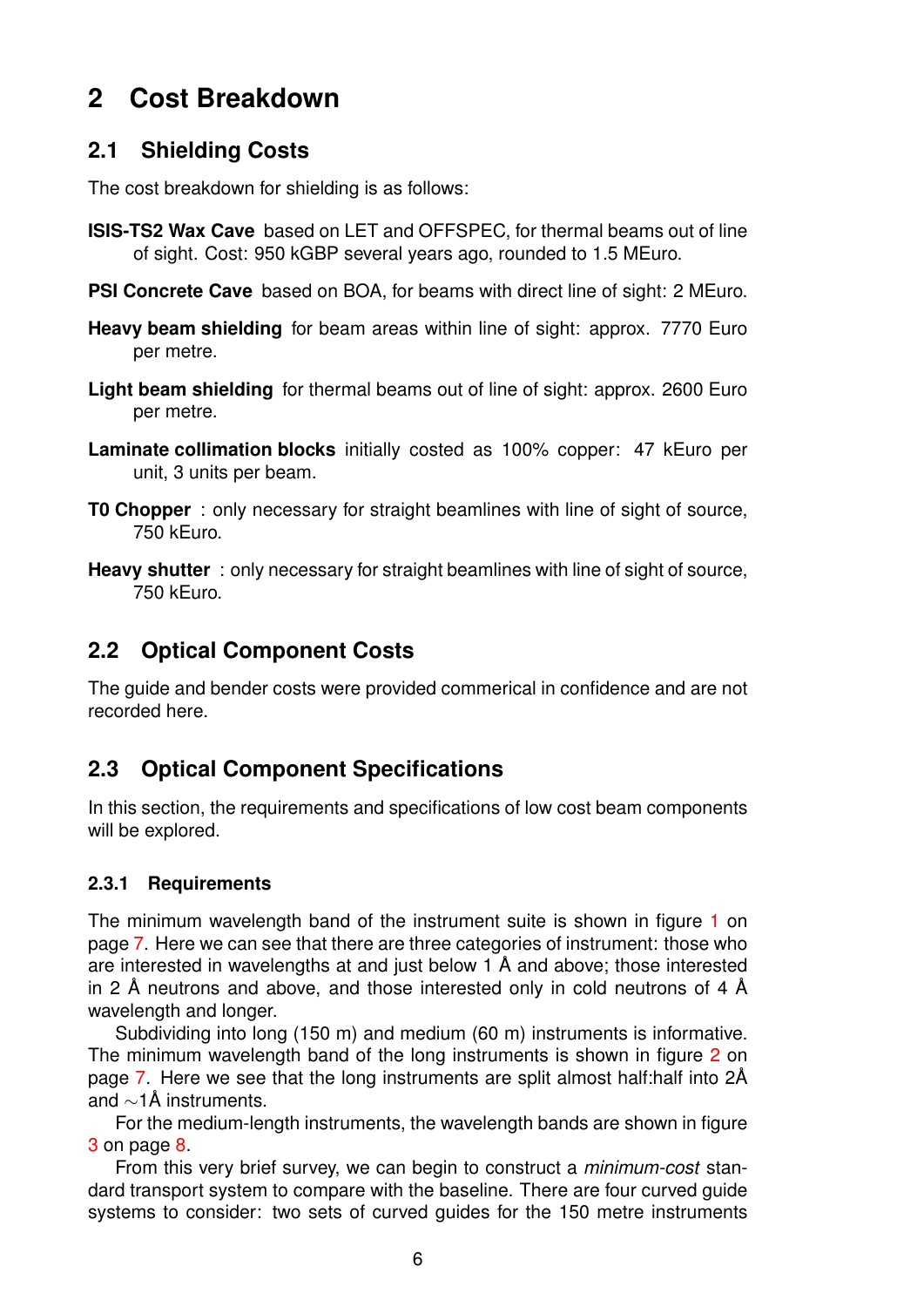<span id="page-6-0"></span>

Figure 1: Wavelength range of each instrument in the suite. Fundamental physics needs colder wavelengths than this.

<span id="page-6-1"></span>

Figure 2: Wavelength range of the long, 150 m instruments in the suite.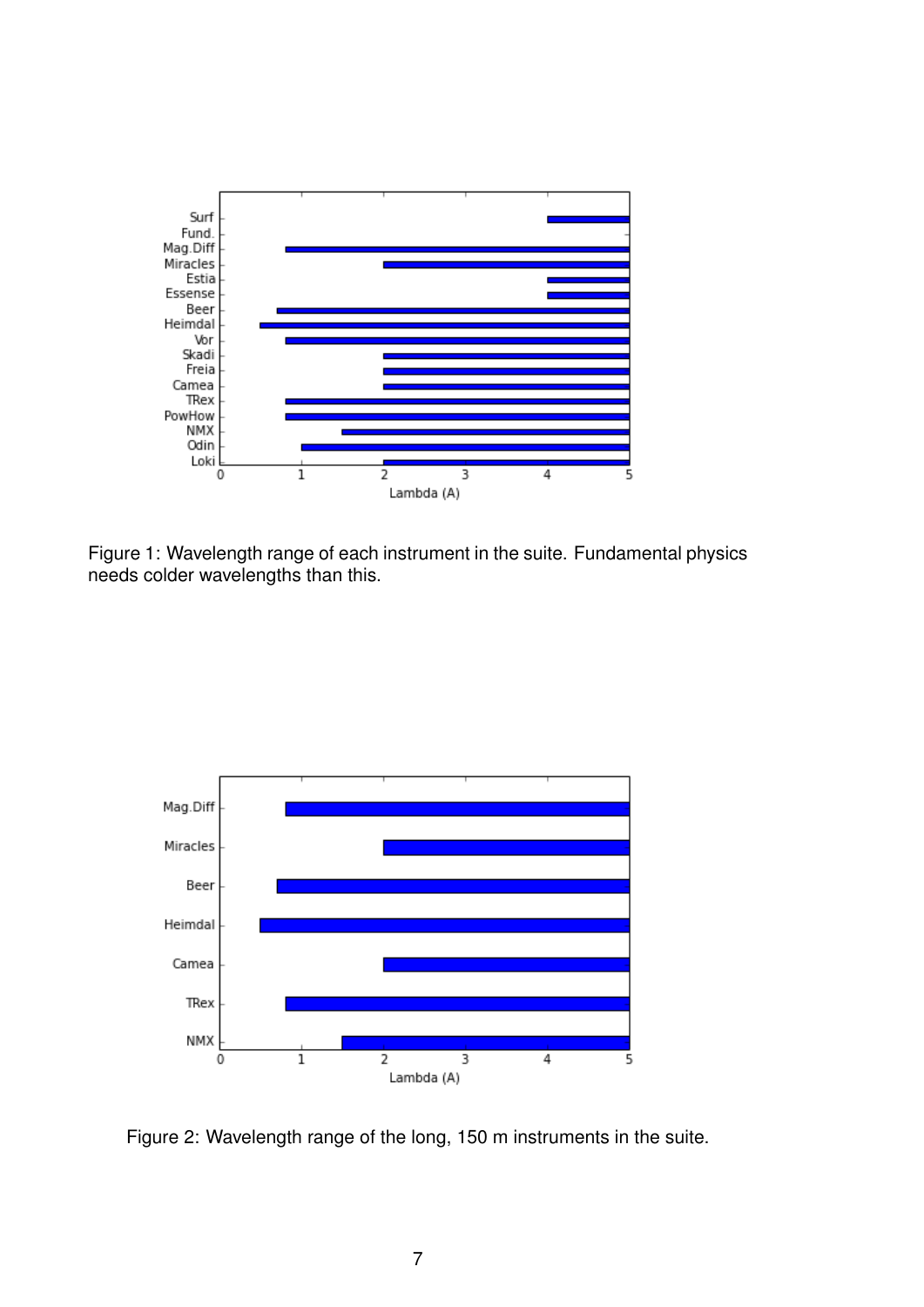<span id="page-7-2"></span>

Figure 3: Wavelength range of the medium-length, 60 m instruments in the suite.

for the two wavelength ranges; two sets of curved guides for the 60 metre instruments for the two wavelength ranges. Similary, there are four types of benders for the two lengths and two wavelength ranges. The 150 metre instruments can have a 20 metre long bender within the bunker, and the 60 metre instruments can have a 15 metre long bender, and each of these is designed for different wavelength bands.

#### <span id="page-7-0"></span>**2.3.2 General Guide Considerations**

In this section, a number of curved guide options will be considered. The performance estimates follow the work of Mildner [\[1\]](#page-14-1) which is reliable for the lowdivergence parts of the guide systems with low- $m$  values, which is the strategy in this case.

All the guides in the low cost options will be considered to have a maximum size of 200 mm in horizontal and vertical extent. The curved guides have an additional constraint that the curved parts have a width of 4 cm.

The parallel section of the guides is capped at  $m=1.5$ . If we restrict ourselves to guarantee the phase space homogeneity at 1.5Å, then with 12 metre long compression/expansion sections we only require  $m=4$  coatings. This still provides a maximum beam divergence of 1°. The transmission of this guide system is shown in figure [4](#page-8-0) on page [9.](#page-8-0)

For the 60 metre guides, a higher  $m$  is required to get out of line of sight in a shorter distance. The transmission of this guide system is shown on page

#### <span id="page-7-1"></span>**2.3.3 Benders for 150 metre Guides and 1A Beams ˚**

The specifications of this example bender are shown in table [1](#page-9-0) on page [10.](#page-9-0) The transmission curve is shown in figure [6](#page-9-1) on page [10.](#page-9-1)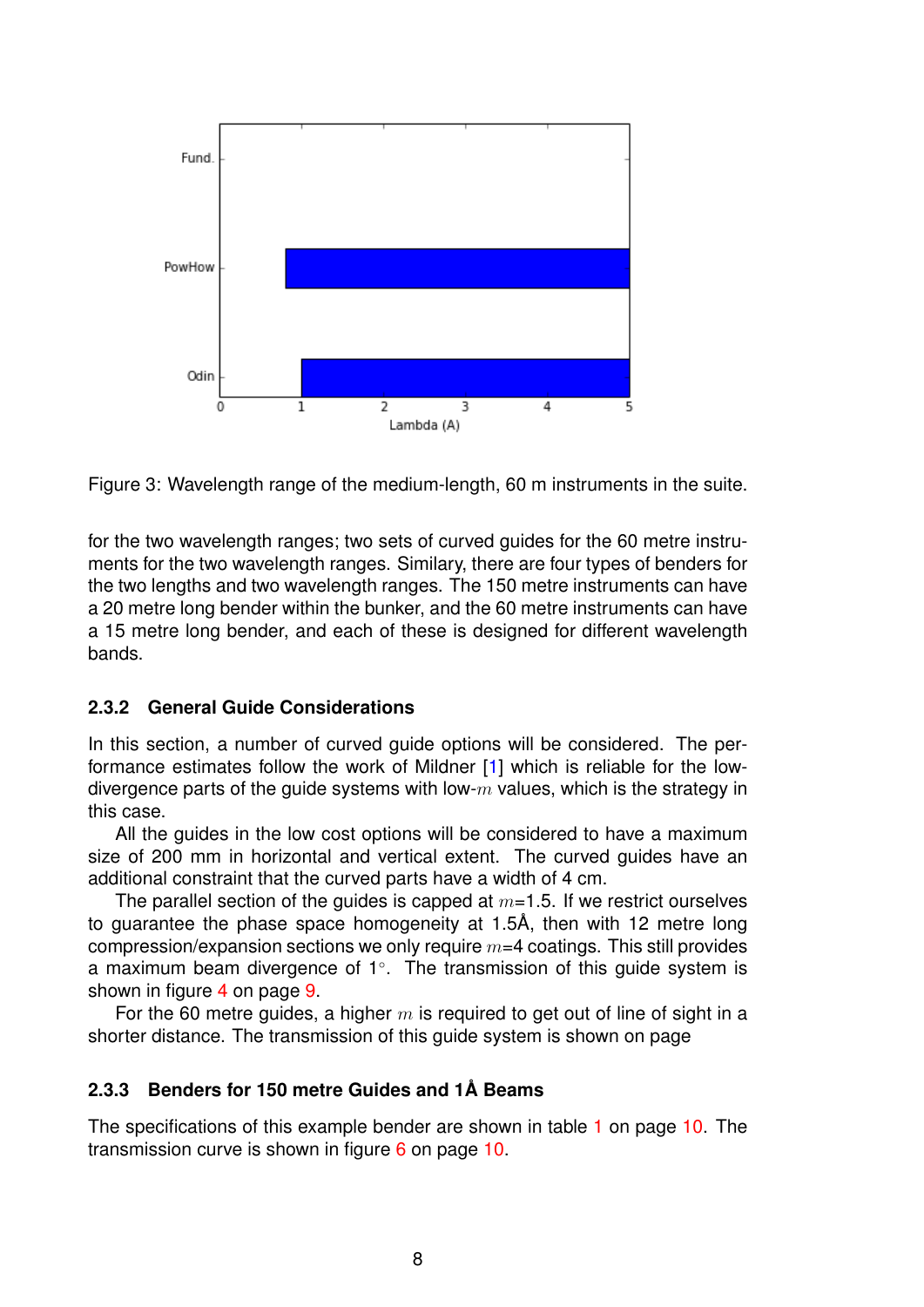<span id="page-8-0"></span>

Figure 4: Transmission of a generic, curved 150 metre guide system as described in the text compared to a straight one, neglecting reflectivity losses.



Figure 5: Transmission of a generic, curved 60 metre guide system as described in the text compared to a straight one.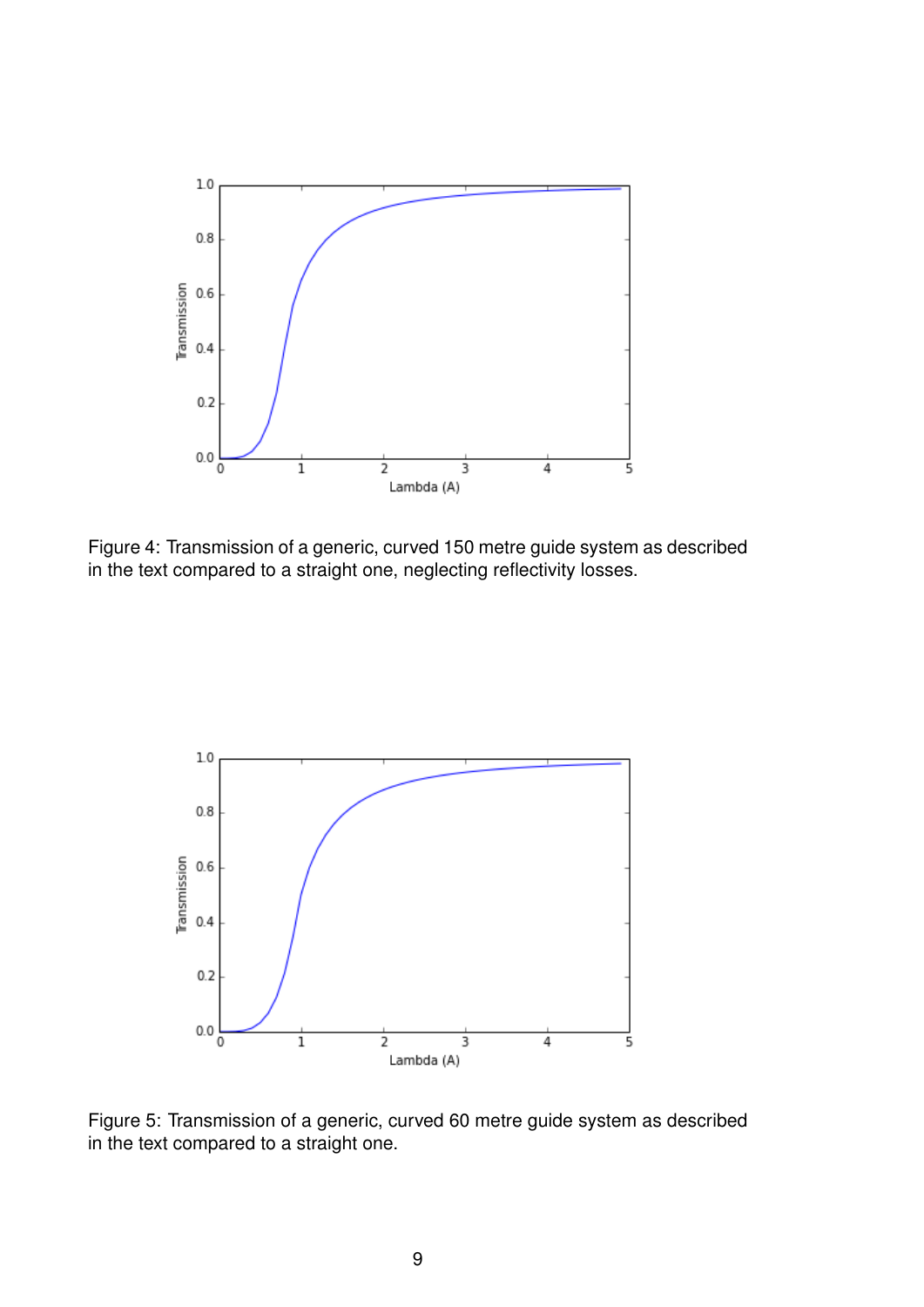<span id="page-9-0"></span>

| <b>Parameter</b>         | <b>Value</b>     |
|--------------------------|------------------|
| 150 m bender width       | 4.0 cm           |
| 150 m bender length      | 20 <sub>m</sub>  |
| 150 m channel width      | $0.5 \text{ cm}$ |
| 150 m bender m           | 3.0              |
| 150 m nchannels          | 8.0              |
| 150 m bender radius      | 1250.0 m         |
| 150 m transmission at 1Å | 52%              |
| 150 m Cost               | 1444 k Euro      |

Table 1: 150 metre bender for 1Å neutrons.

<span id="page-9-1"></span>

Figure 6: Transmission curve of an example bender for 150 m instruments to transmit 1Å neutrons.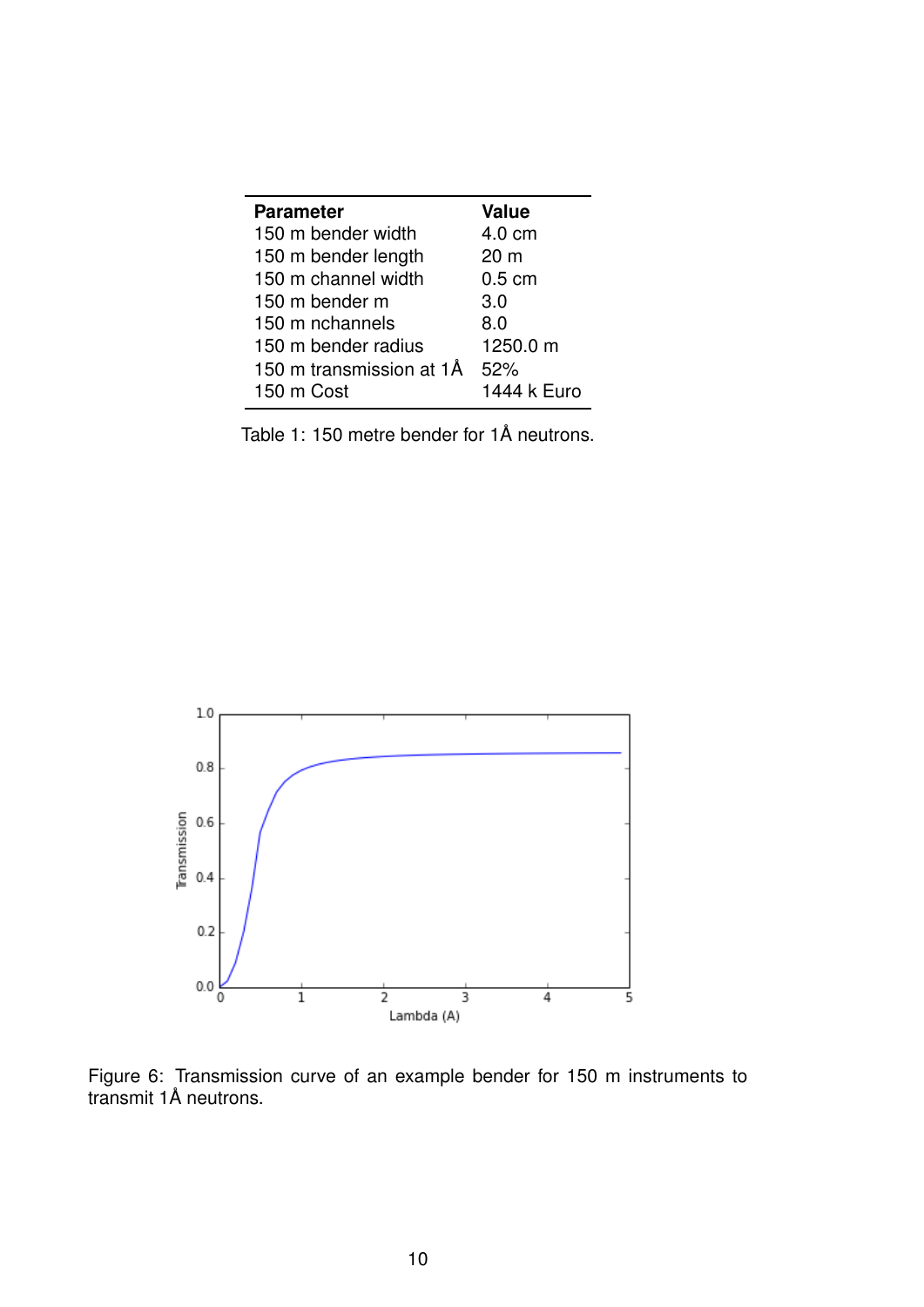#### <span id="page-10-0"></span>**2.3.4 Benders for 150 metre Guides and 2A Beams ˚**

<span id="page-10-3"></span>

|  |  | The specifications of this example bender are shown in table 2 on page 11. The |  |
|--|--|--------------------------------------------------------------------------------|--|
|--|--|--------------------------------------------------------------------------------|--|

| <b>Parameter</b>         | <b>Value</b>    |
|--------------------------|-----------------|
| 150 m bender width       | 4.0 cm          |
| 150 m bender length      | 20 <sub>m</sub> |
| 150 m channel width      | 2 cm            |
| 150 m bender m           | 2.5             |
| 150 m nchannels          | 2               |
| 150 m bender radius      | 1250.0 m        |
| 150 m transmission at 1Å | 78%             |
| 150 m Cost               | 341 k Euro      |

Table 2: 150 metre bender for 2Å neutrons.

<span id="page-10-4"></span>transmission curve is shown in figure [7](#page-10-4) on page [11.](#page-10-4)





#### <span id="page-10-1"></span>**2.3.5 Benders for 60 metre Guides and 1A Beams ˚**

The specifications of this example bender are shown in table [3](#page-11-0) on page [12.](#page-11-0) The transmission curve is shown in figure [8](#page-11-1) on page [12.](#page-11-1)

#### <span id="page-10-2"></span>**2.3.6 Benders for 60 metre Guides and 4A Beams ˚**

The specifications of this example bender are shown in table [4](#page-11-2) on page [12.](#page-11-2) The transmission curve is shown in figure [9](#page-12-2) on page [13.](#page-12-2)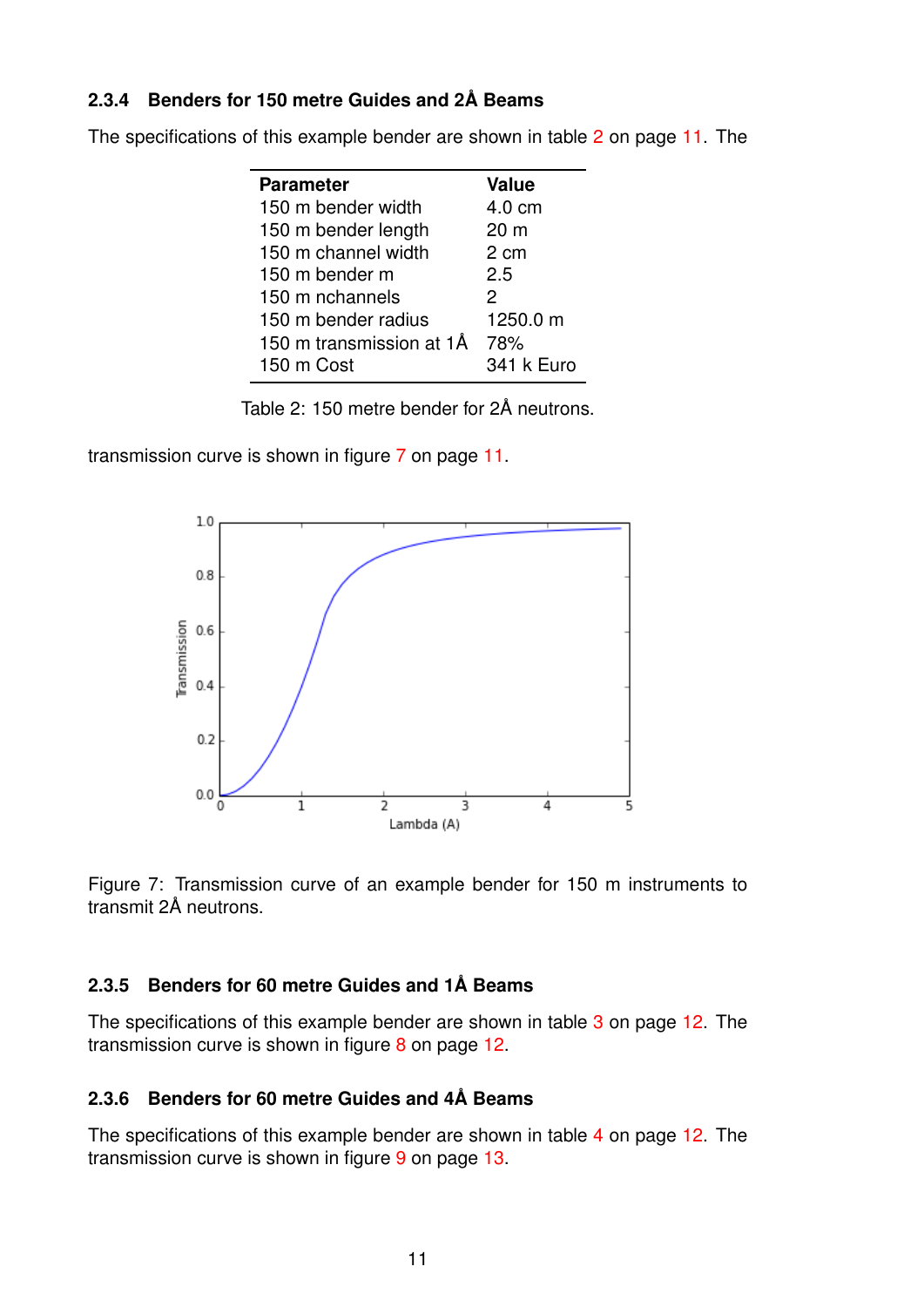<span id="page-11-0"></span>

| <b>Parameter</b>        | <b>Value</b>    |
|-------------------------|-----------------|
| 60 m bender width       | 3.0 cm          |
| 60 m bender length      | 15 <sub>m</sub> |
| 60 m channel width      | $0.5$ cm        |
| 60 m bender m           | 3.0             |
| 60 m nchannels          | 6.0             |
| 60 m bender radius      | 937.5 m         |
| 60 m transmission at 1Å | 51%             |
| 60 m Cost               | 742 k Euro      |

Table 3: 60 metre bender for 1Å neutrons.

<span id="page-11-1"></span>

<span id="page-11-2"></span>Figure 8: Transmission curve of an example bender for 60 m instruments to transmit 1Å neutrons.

| <b>Parameter</b>        | <b>Value</b>    |
|-------------------------|-----------------|
| 60 m bender width       | 4.0 cm          |
| 60 m bender length      | 15 <sub>m</sub> |
| 60 m channel width      | 2 cm            |
| 60 m bender m           | 1.5             |
| 60 m nchannels          | 2               |
| 60 m bender radius      | 703.0 m         |
| 60 m transmission at 1Å | 73%             |
| 60 m Cost               | 193 k Euro      |

Table 4: 60 metre bender for 4Å neutrons.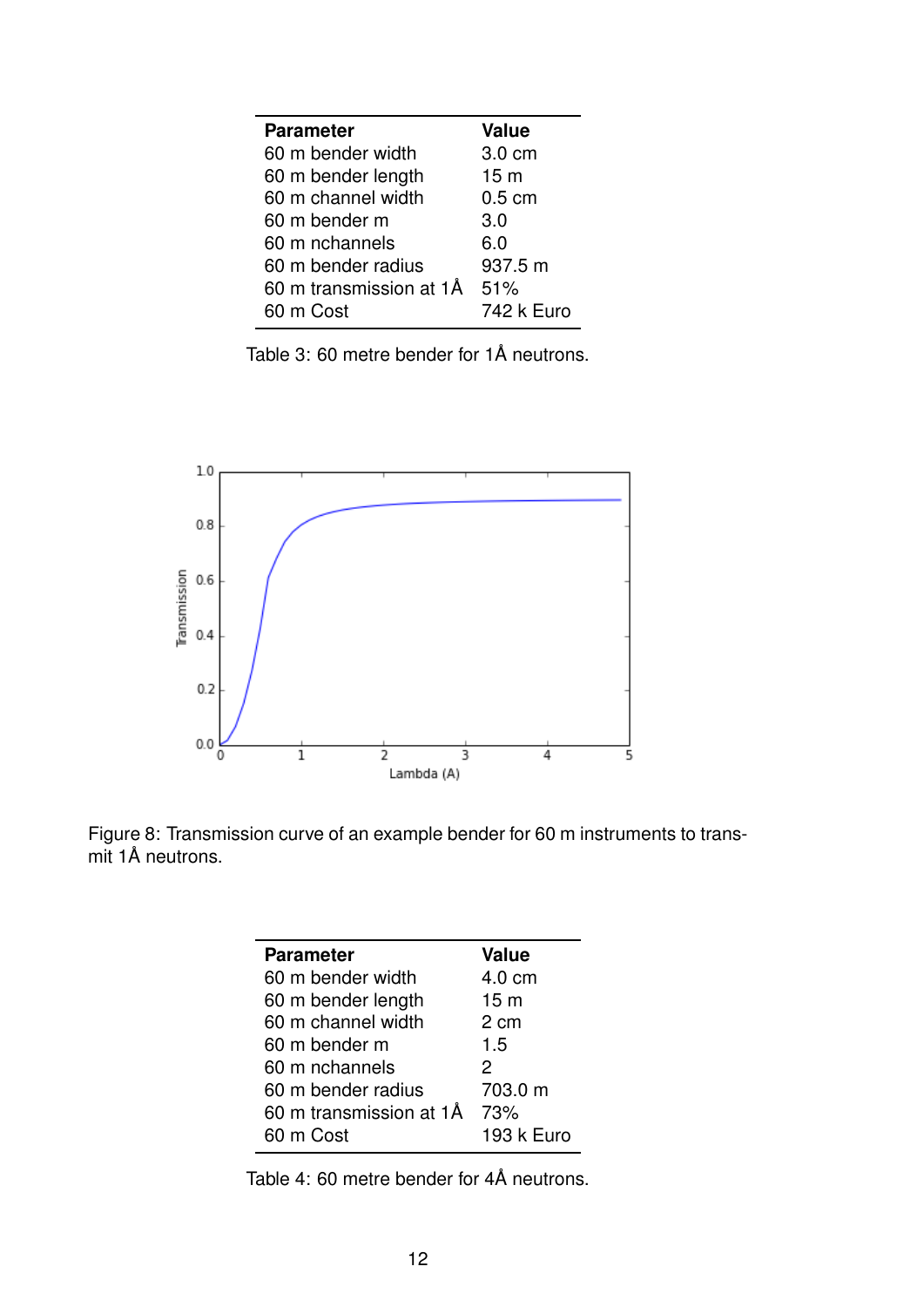<span id="page-12-2"></span>

Figure 9: Transmission curve of an example bender for 60 m instruments to trans $mit 4\AA$  neutrons.

## <span id="page-12-0"></span>**3 Suite Cost Totals**

The cost per instrument as a function of instrument length is shown for the standard instrument options in figure [10](#page-13-0) on page [14.](#page-13-0) Here, we see that a general strategy of curving all the guides is cheaper overall than using benders, even though with benders no heavy shielding would be needed outside the bunker.

Furthermore, we also see that the total cost delta for a straight guide *vs* a curved guide is one or two million Euros. This seems approximately correct, considering the components in the cost- $\delta$ , namely a T<sub>0</sub> chopper, heavy shutter, and enhanced instrument cave.

The total instrument suite cost for the full suite is shown in figure [11](#page-13-1) on page [14,](#page-13-1) and the potential savings in figure [12](#page-14-2) on page [15.](#page-14-2) Here we see that with the specifications described in this report, a suite cost optimisation of ∼23 M Euro may be found. These numbers are approximately in line with the findings at JPARC, once a cost-benefit analysis had been performed there then optics and shielding cost fraction was reduced to 25% of the total instrument suite budget [\[2\]](#page-14-0).

## <span id="page-12-1"></span>**4 Conclusions**

An initial exploration of potential cost:benefit ranges has been performed. It appears that for reasonable reductions in specifications, with low expected impact on performance, that cost reductions in the mid-to-high 20 M Euros could be expected. The ESS is therefore invited to consider further exploration of this kind of optimisation.

To achieve these cost savings overall, it will be necessary to engage in such studies for each instrument project individually, with a strategic mindset despite working on individual instrument projects. In other words, too much fragmenta-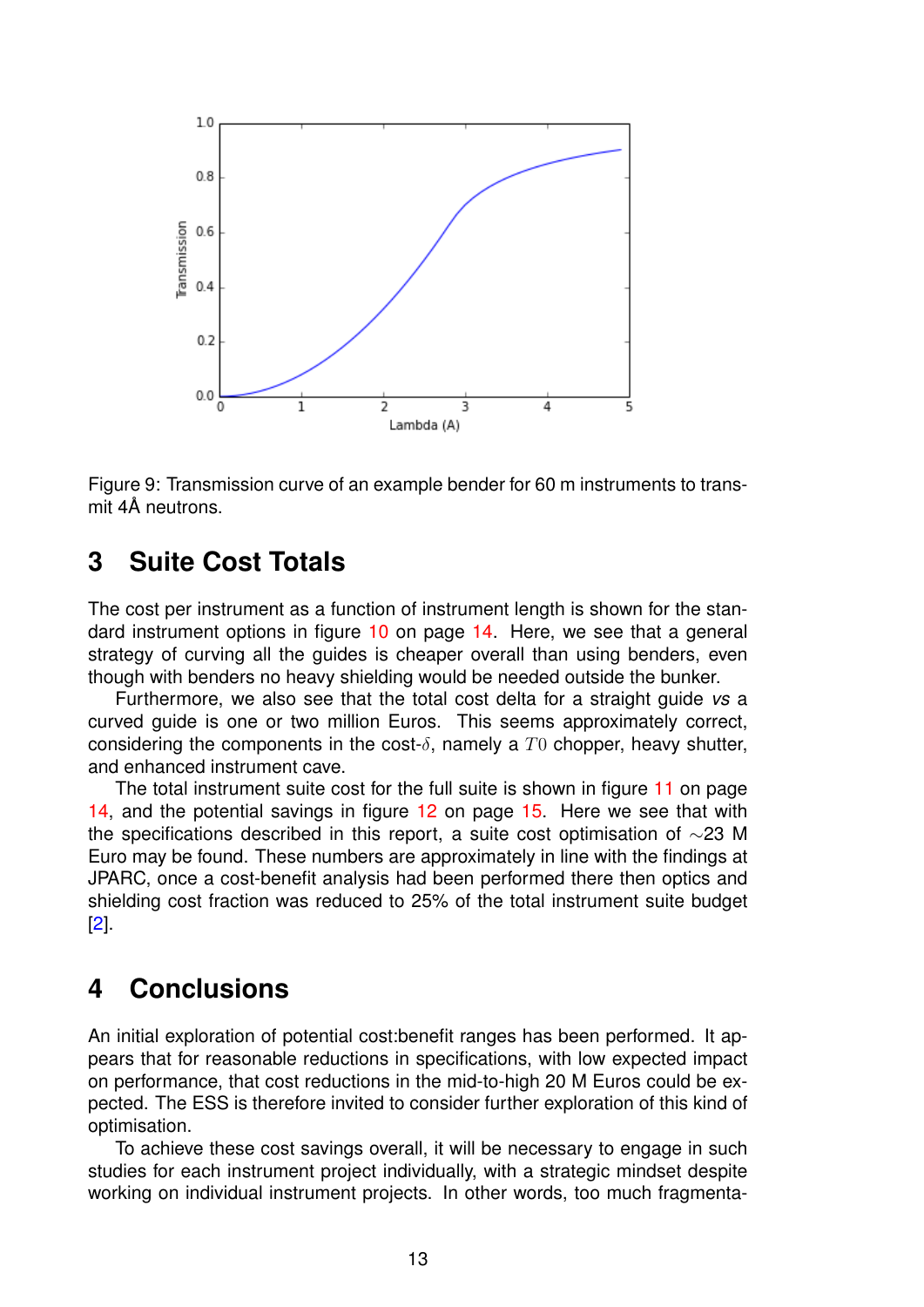<span id="page-13-0"></span>

Figure 10: Cost of each instrument using the standard ESS guide concept, to isolate the cost delta for the different curving options (therefore omitting the baseline suite).

<span id="page-13-1"></span>

Figure 11: Total cost for the instrument suite cosidered.